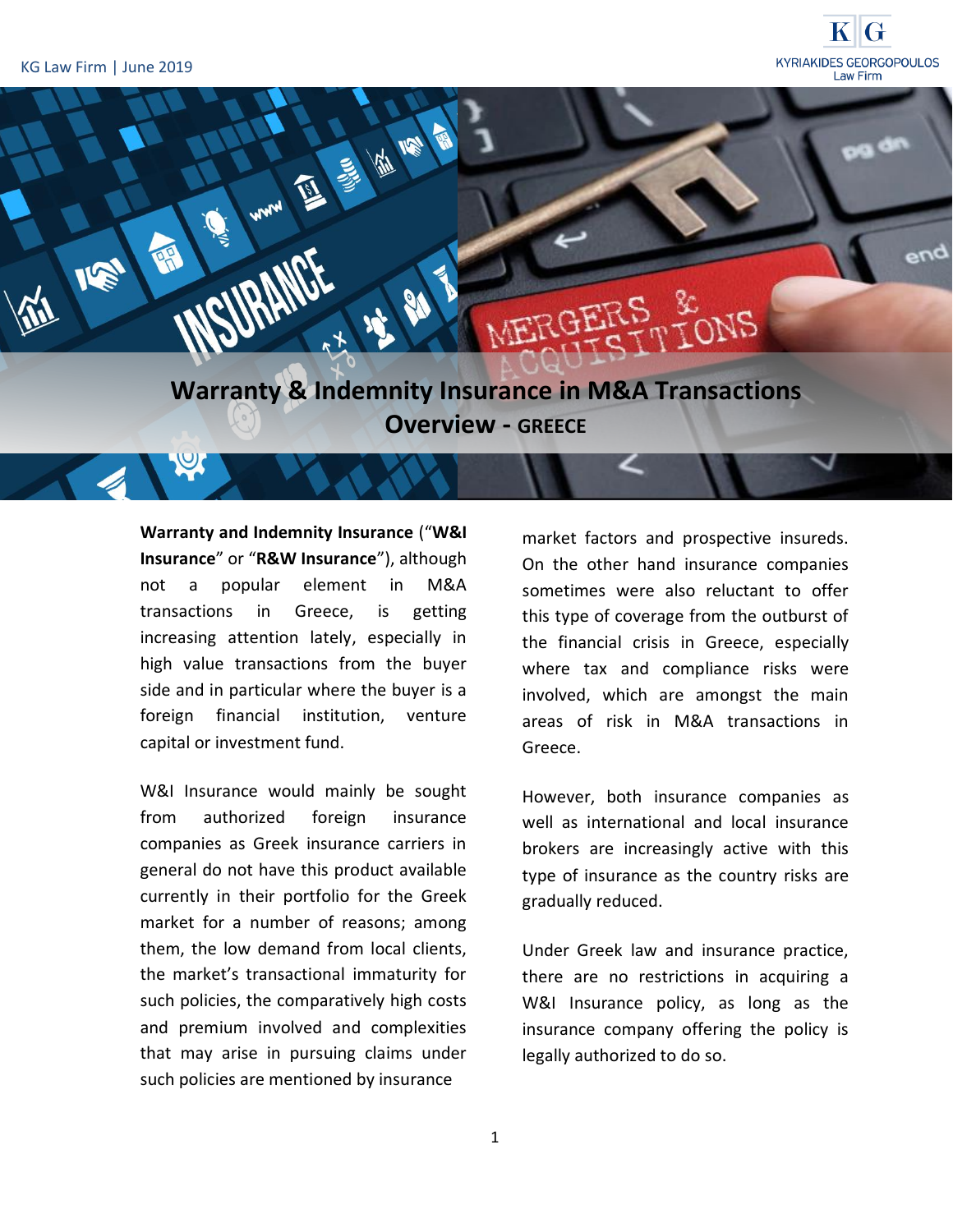W&I Insurance facilitates the successful completion of high value transactions by effectively removing from the negotiating table the contentious issue of allocation of risk for post-completion warranty and indemnity claims.

The seller in a shares sale and purchase contract ("SPA") may have to face liability from the particular warranties provided in the SPA or indemnity clauses included in it or indemnity agreements related with a transaction. The Transactional Risk Insurance (or Warranties & Indemnities Insurance), reflecting the relevant insurance practice in Anglo-Saxon countries as well as in other jurisdictions, can be used to provide cover against the financial losses from breach of the warranties and indemnities in the SPAs. The cover is used as a method to bridge the gap between the needs of the sellers and buyers in particular M&A transactions. Such gap is inherent in many cases since the buyer of the shares of the company – target tends to secure the widest possible set of warranties on the part of the seller, in order to increase seller's level of protection, whereas at the same time the buyer prefers to limit the extent of such warranties, in order to reduce the risk of claims being raised after completion of the transaction.

As in the prevailing international practice, the W&I cover is provided either to the seller or the buyer:

The W&I sell-side insurance policy covers the seller for losses seller may suffer from valid claims of the buyer due to breach of the seller's warranties as well as for any obligation of indemnification, which may derive from the SPA. The seller in such instances keeps the legal responsibility of indemnifying the buyer, as such (responsibility) is agreed in the SPA executed between them for the case that the latter brings a claim for restitution of damages sustained due to breach of warranties up the limit of liability agreed in the SPA agreement. In the event of a valid claim, the seller will be compensated from the insurance company for any amount exceeding the deductible (the amount, which will be covered by the insured) including all defense costs.

The cover offered in W&I buy-side insurance policies is similar. In the event that the buyer suffers any damages from breach of the warranties of the seller, he is entitled to raise a claim against him and the insurance company for the amount of losses he has sustained, not only up to any limit eventually agreed in the SPA, but also for any amount exceeding it. Claiming against the insurance company does not presuppose bringing a claim against the seller previously.

For both above types of insurance policies (seller-side or buyer-side), the insurance cover is bespoke and may be formed and adapted on the particular needs of each transaction in accordance with the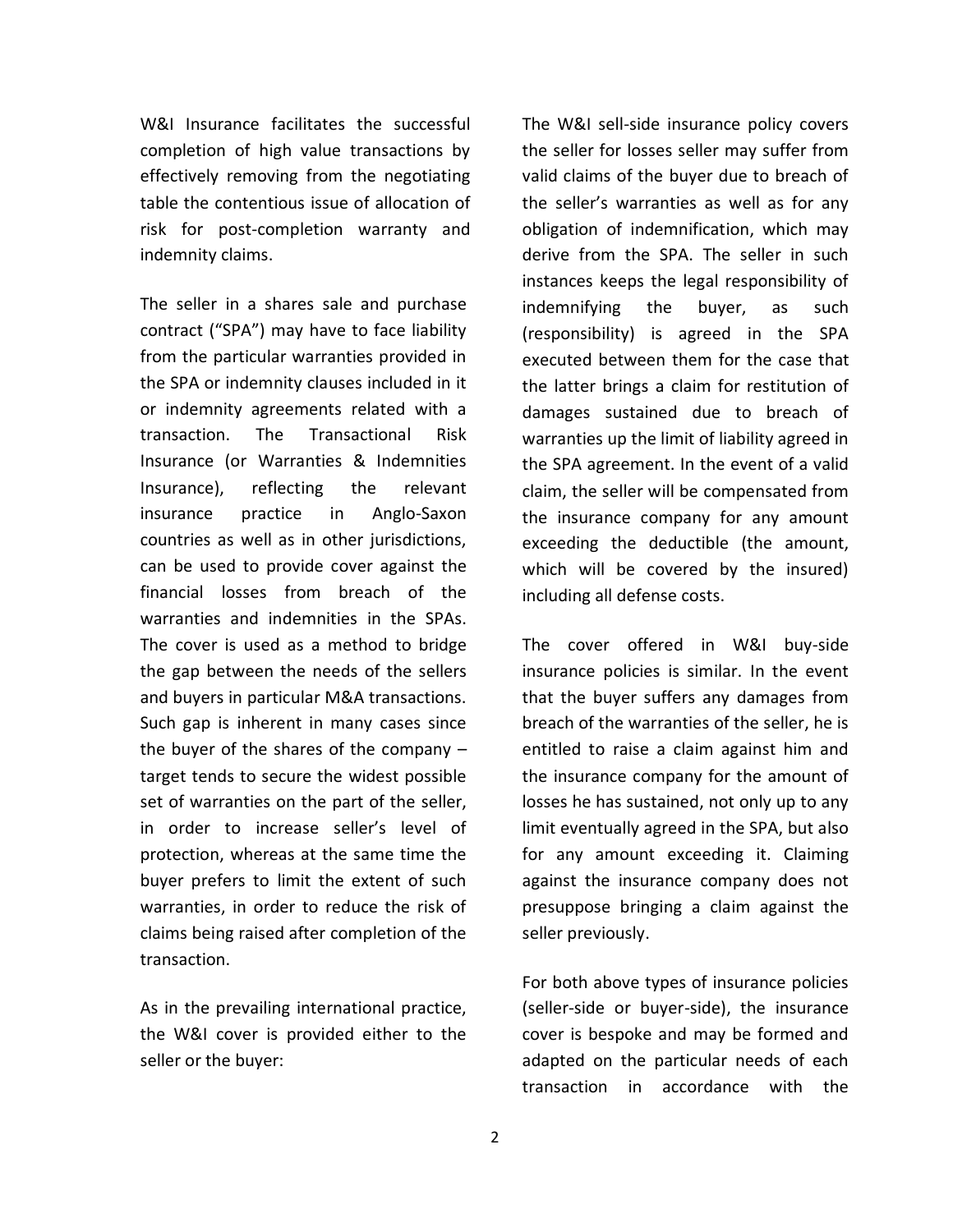warranties provided as well as the allocation of risks between the seller and buyer in the SPA, for limits based on the designated limit of liability of the seller in relation to the value of the transaction. Typical exclusions in the insurance cover are the statements in the SPA (disclosures), any findings of reviews performed (and contained in the due diligence report), forward looking warranties, under-funding of private pension benefit plans, willful misconduct and fraud, deliberate non-disclosure and misrepresentations (only in the case of the seller-side insurance).